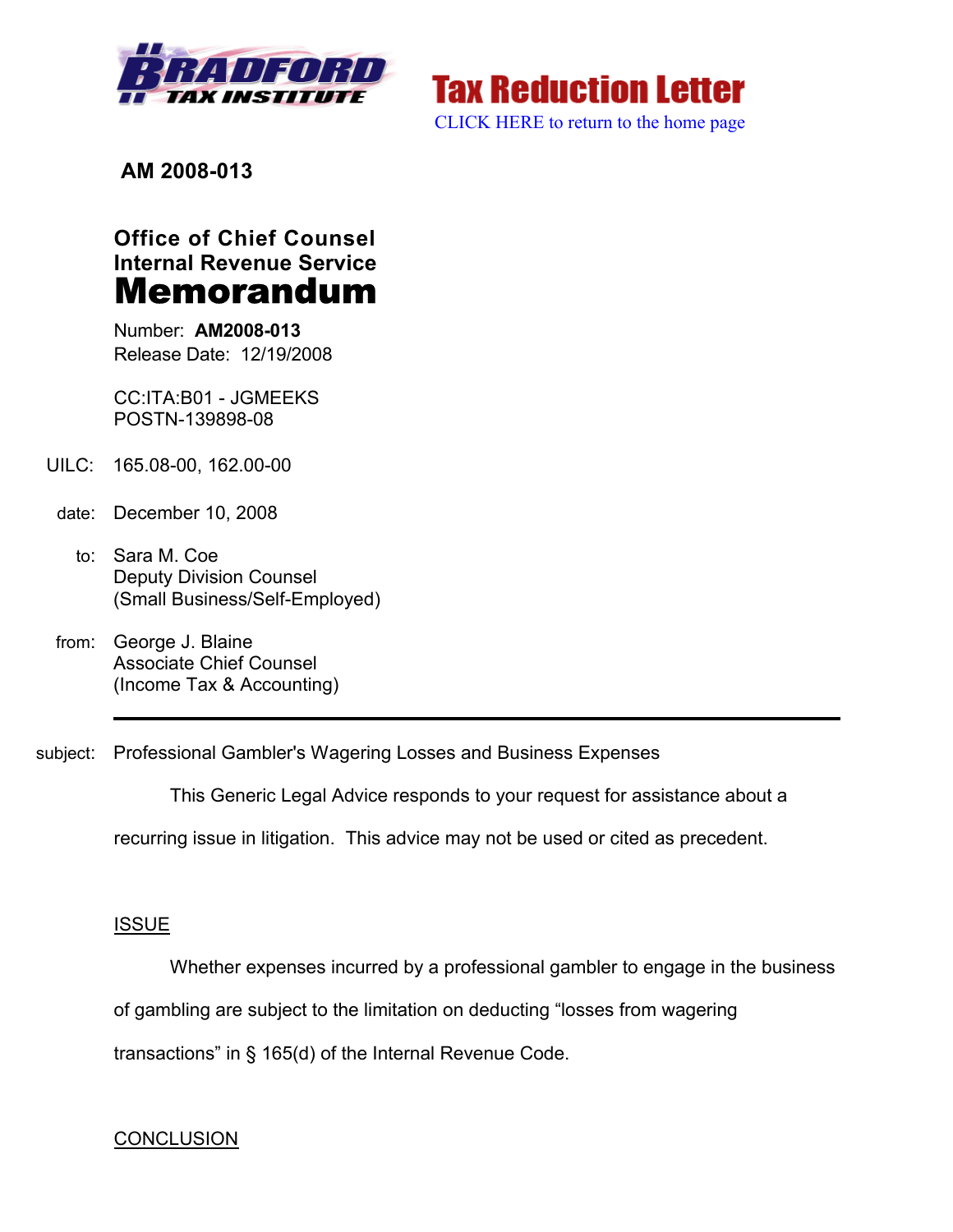The limitation in § 165(d) applies only to wagering losses, not to expenses incurred to engage in the business of gambling. Those business expenses are subject to the ordinary rules governing deductibility under § 162(a).

#### ANALYSIS

#### Statutory Provisions

Section 61 provides that gross income means all income from whatever source derived. Rev. Rul. 54-339, 1954-2 C.B. 89, holds that wagering gains are included in gross income.

Section 165(a) allows a deduction for any loss sustained during the taxable year and not compensated for by insurance or otherwise.

Section 165(c) limits an individual's deduction to (1) losses incurred in a trade or business, (2) losses incurred in any transaction entered into for profit, though not connected with a trade or business, and (3) certain casualty losses.

Section 165(d) provides that losses from wagering transactions are allowed as deductions only to the extent of the gains from such transactions.

Section 1.165-10 of the Income Tax Regulations provides that losses sustained during the taxable year on wagering transactions shall be allowed as a deduction but only to the extent of the gains during the taxable year from such transactions.

Section 162(a) allows a deduction for ordinary and necessary expenses paid or incurred during the taxable year in carrying on any trade or business. Section 162(a)(2) specifies that deductible business expenses include "traveling expenses (including amounts expended for meals and lodging other than amounts which are lavish or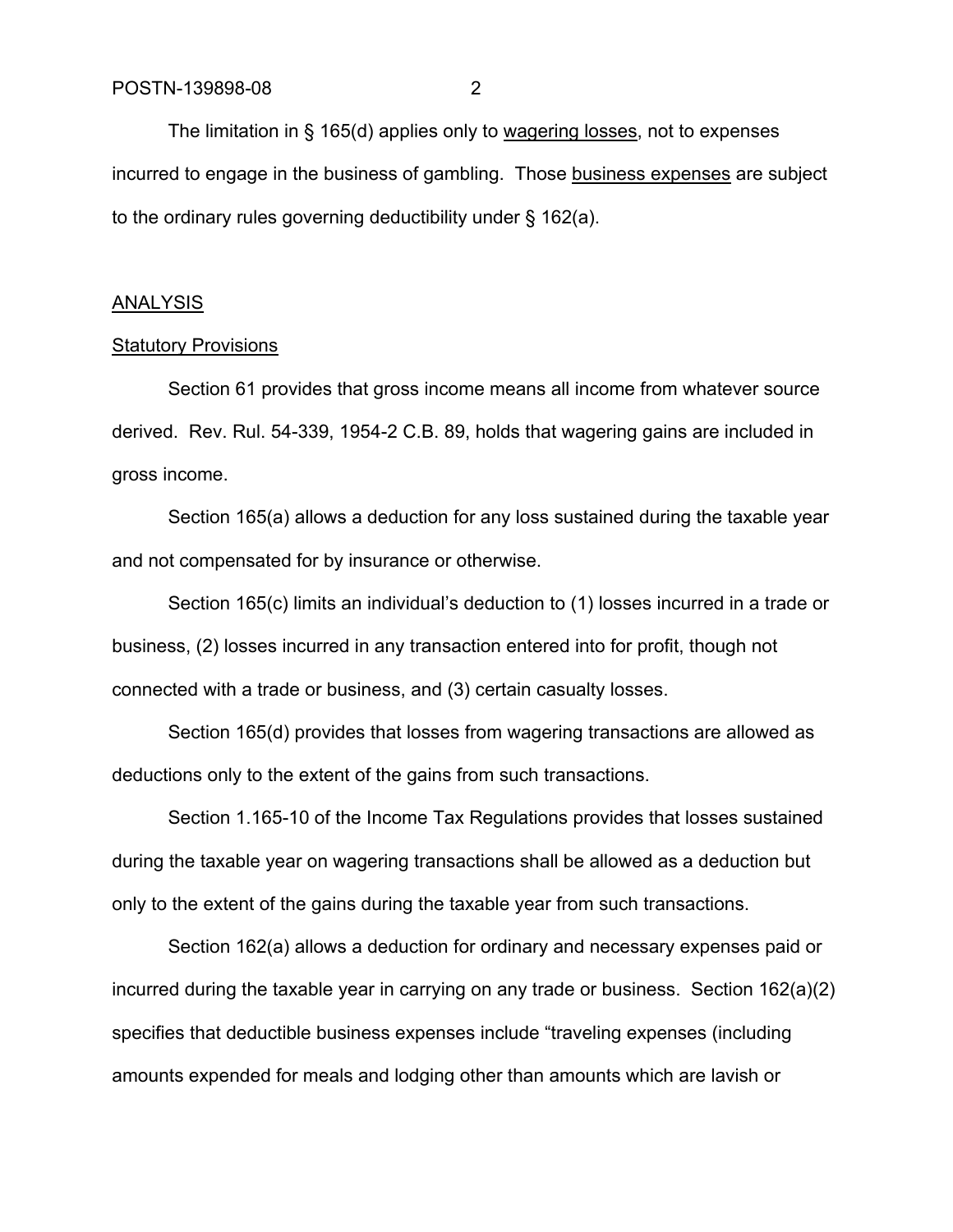extravagant under the circumstances) while away from home in the pursuit of a trade or business…"

#### Statutory Language

In applying § 165(d), it is necessary to interpret the words "gains" and "losses" from wagering transactions. These terms are not defined in the Code, regulations, legislative history, or published guidance. As discussed below, courts have differed in interpreting the terms.

The term "loss" is used in two different ways in the Internal Revenue Code. In § 165, as in other deduction provisions, a "loss" is the result of an event or transaction which caused the taxpayer to lose cash out-of-pocket or the taxpayer's investment or basis in property. However, the Code also uses the term "loss" more broadly to mean a "net loss," an excess of expenditures over receipts in a certain category, for example, a net operating loss as defined in § 172. The question for interpretation is essentially which usage is intended in § 165(d).

Section 165(d) provides that "losses from wagering transactions shall be allowed only to the extent of the gains from such transactions." The statute refers to losses from "wagering *transactions*," not "wagering activity" or the business of wagering or gambling. That is, the statute uses the term loss in the narrow, transactional sense. That meaning comports with the ordinary understanding of the phrase "losses from wagering transactions" to mean the amount of the wager (basis) lost. If a wager returns less than the amount of the wager (basis), the wagering loss equals the wager (basis) minus the amount returned. The Code, regulations, and legislative history do not provide another,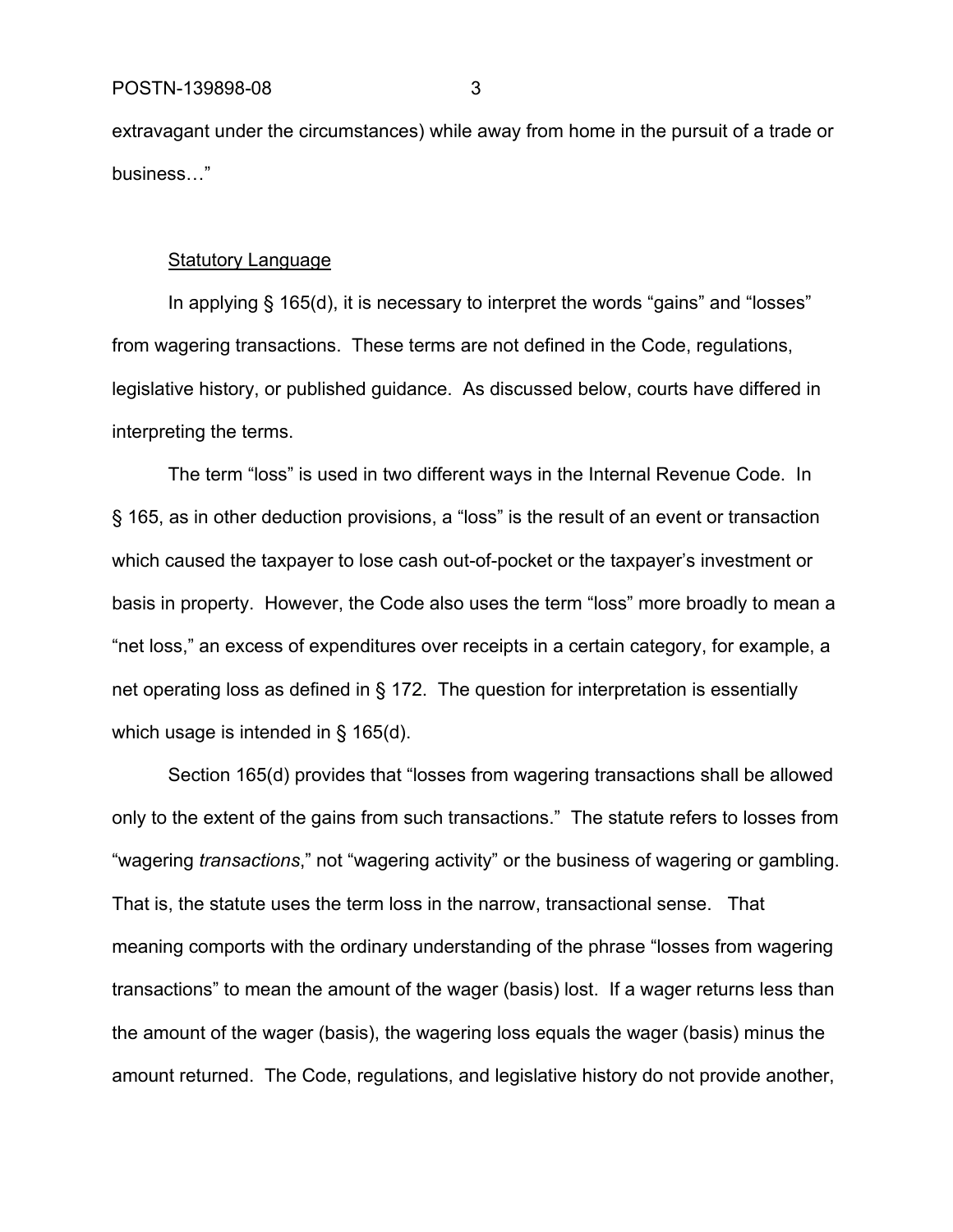technical definition. In the absence of a stated technical definition, statutory language is accorded its common meaning. *See* Capital Blue Cross and Subsidiaries v. Commissioner, 122 T.C. 224 (2004), *rev'd on other grounds*, 431 F.3d 117 (3d Cir. 2005).

It is important to distinguish § 165(d) wagering losses from (1) business expenses specifically deductible under § 162(a) and (2) business net operating losses that under § 172 may be carried over or back to offset gain in other years. In both the tax and accounting sense, a (wagering) loss is not an (business) expense.

Under § 165(d), a professional gambler may use wagering losses in a year to offset only wagering gains in that year and only up to the amount of the wagering gains in that year, and may not carry over wagering losses in excess of wagering gains to offset income (wagering or not) in another year. *See* Skeeles v. United States, 118 Ct. Cl. 362 (1951), *cert. denied*, 341 U.S. 948 (1951). *See also* Offutt v. Commissioner, 16 T.C. 1214 (1951). Therefore, we conclude that § 165(d) applies to only wagering losses and does not limit the deductions allowed by § 162(a) for a professional gambler's business expenses.<sup>1</sup>

#### Supporting Cases

 $1$  Of course, a casual gambler not engaged in the trade or business of gambling would not have deductible business expenses. The casual gambler's expenses to engage in gambling are nondeductible personal expenses under § 262. Like any other taxpayer, a gambler has the burden of proving that his activities rise to the level of a trade or business. *See* Merkin v. Commissioner, T.C. Memo. 2008-146.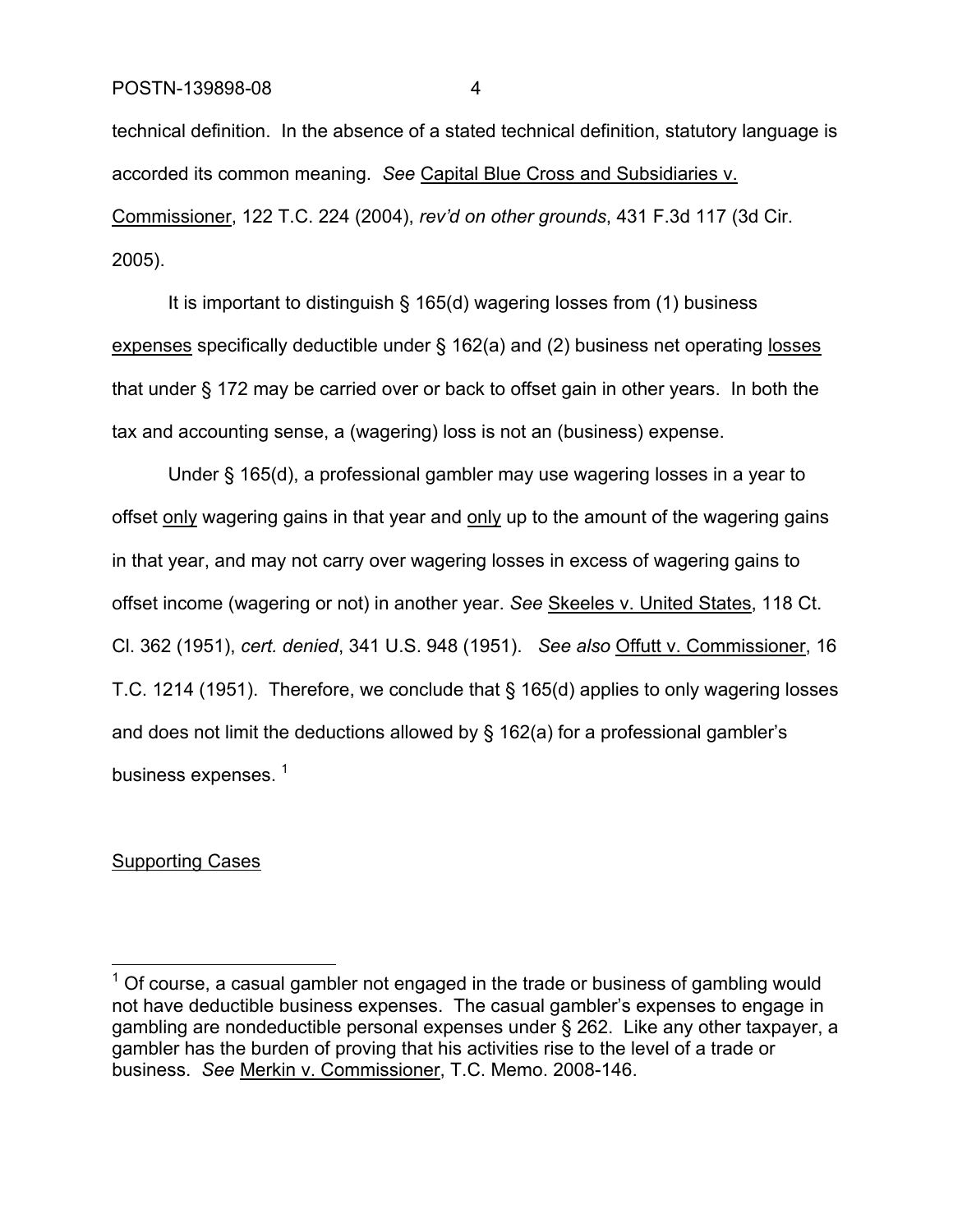Some courts distinguish between § 162 business expenses and § 165 wagering losses. *See* Whitten v. Commissioner, T.C. Memo. 1995-508, holding that transportation, meals, and lodging expenses incurred to engage in gambling are not amounts lost on bets or wagers, and thus are not wagering losses subject to § 165(d). *See also* Humphrey et al. v. Commissioner, 162 F.2d 853 (1947), *cert. denied*, 332 U.S. 817 (1948). The court explained that § 23(h), the predecessor of § 165(d), was a special allowance provision enacted to conform the treatment of legal and illegal gambling. The court held that: "Each lettered paragraph [§ 23(h)] authorizes a class of deductions. Wagering losses are made [by § 23(h)] a class to themselves and 'shall be allowed as deductions,' but 'only to the extent of gains from such transactions'…." 162 F.2d at 855. The court correctly described the statutory scheme before and after the enactment of § 23(h), now § 165(d). Wagering losses are not deductible business expenses: wagering losses are a separate class of expenditures deductible under a special allowance provision, § 165(d).

Admittedly, other courts have viewed business expenses as "losses from wagering transactions" subject to the § 165(d) limitation on deductibility. *See* the Offutt/Todisco line discussed below. We think that line of cases fundamentally misconstrued the relationship between § 165 losses and § 162 expenses. More importantly, the cases are inconsistent with the Supreme Court's view of the scope of those statutes.

In Commissioner v. Groetzinger, 480 U.S. 23 (1987), the Court held that a fulltime gambler who makes wagers for his own account may be engaged in a "trade or business" under § 162(a). The Court considered the trade or business of gambling to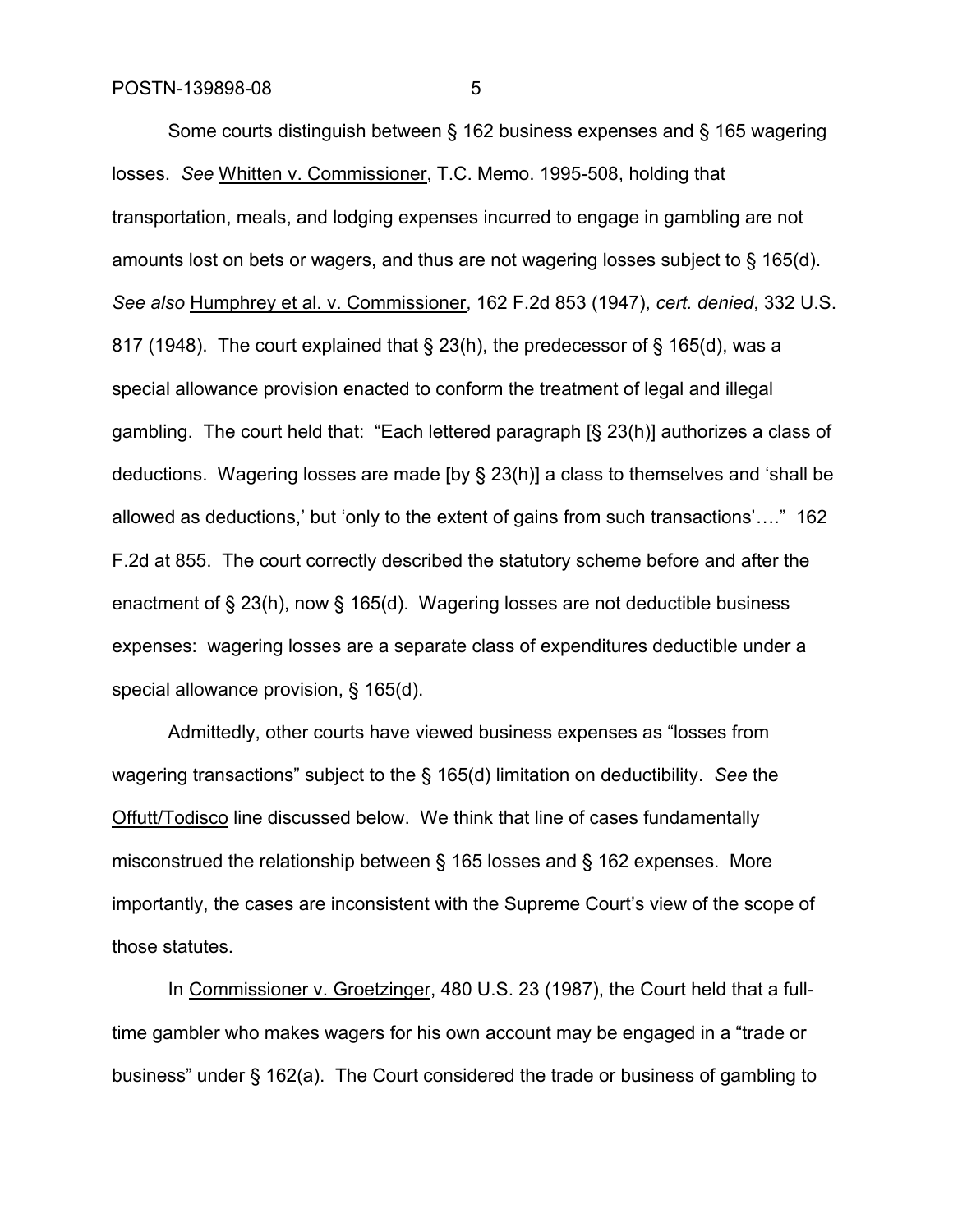be like any other trade or business for which a taxpayer may deduct qualified business expenses under § 162. Groetzinger at 33. The Court did not define business expenses as wagering losses subject to the § 165(d) limitation on deductibility. The Court necessarily rejected the reading of § 165(d) as covering business expenses, because such a reading would presume all of a professional gambler's business expenses are limited by § 165(d) and would preclude the possibility of the § 162 business expense contemplated by the Court.

Prior to Groetzinger, the Service distinguished wagering losses subject to § 165(d) from § 162 expenses, and Groetzinger neither addressed nor disturbed the existing administrative position. Rev. Rul. 54-219, 1954-1 C.B. 51, holds that payments for the federal excise tax on wagers and the special tax paid by persons engaged in receiving wagers are deductible as ordinary and necessary business expenses. The wagering tax is imposed on the wagering activity or business of gambling without regard to the outcome of specific wagering transactions. In Commissioner v. Sullivan, 356 U.S. 27 (1958), citing the conclusion in Rev. Rul. 54-219 that a gambling enterprise is a business for federal tax purposes, the Court held that amounts incurred for rent and salaries in the conduct of a gambling enterprise were deductible as ordinary and necessary business expenses. The Court noted that "[t]he policy that allows as a deduction the tax paid to conduct the business seems sufficiently hospitable to allow the normal deductions [for business expenses] of the rent and wages necessary to operate it." Sullivan at 29. Neither Rev. Rul. 54-219 nor Sullivan applied § 165(d) for its predecessors] to restrict the deductibility of ordinary and necessary expenses incurred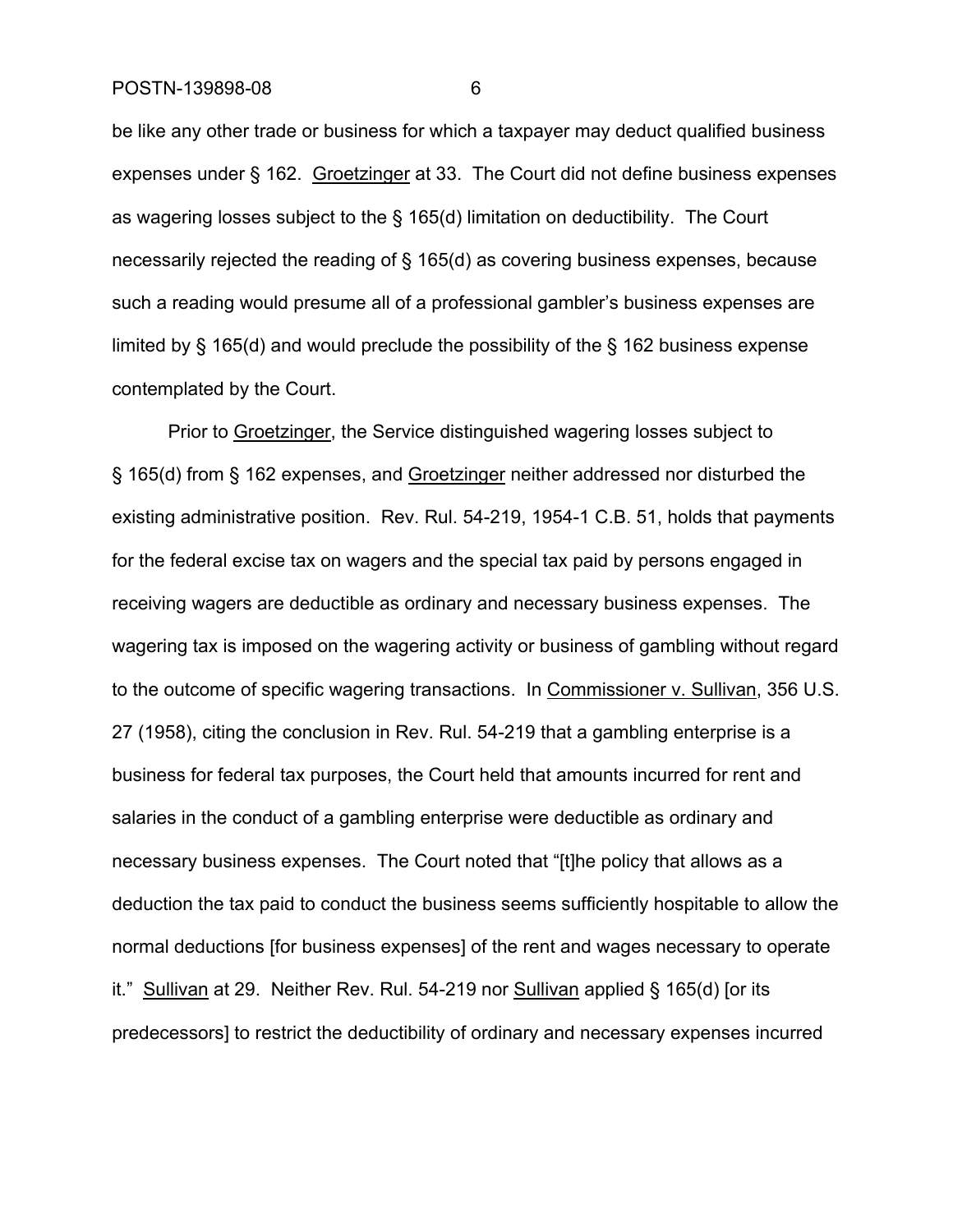to engage in the business of gambling. Rather, each treated the business expenses as independently deductible under § 162(a).

#### Contrary Cases

In Offutt v. Commissioner, 16 T.C. 1214 (1951), the Tax Court upheld the Service's position that a bookmaker could not deduct wagering losses against nongambling income. Unfortunately, without explanation, the court also characterized certain business expenses (mailing, printing and stenographic expenses) as wagering losses. Citing Offutt, several courts subsequently adopted that characterization and applied the § 165(d) limitation to the sum of a gambler's wagering losses and business expenses. *See* Estate of Todisco v. Commissioner, 757 F. 2d 1 (1<sup>st</sup> Cir. 1985), *affg.* T.C. Memo. 1983-247; Kozma v. Commissioner, T.C. Memo. 1986-177; Valenti v. Commissioner, T.C. Memo. 1994-483; Kochevar v. Commissioner, T.C. Memo. 1995- 607; and Praytor v. Commissioner, T.C. Memo. 2000-282.

We recognize that the Service has not always been consistent in litigating § 165(d) cases. *Compare* Whitten with Kochevar.<sup>2</sup> However, for the reasons stated above, we conclude that the Service should not follow the Offutt/Todisco line of cases. Rather, the Service should apply § 165(d) consistently with the Supreme Court's decisions in Sullivan and Groetzinger, as well as Rev. Rul. 54-219. That is, § 165(d) applies to only wagering losses, not to expenses incurred to engage in the business of

 $2$  More recently, the Commissioner conceded that a professional gambler's expenses were deductible under § 162(a) and not subject to the § 165(d) limitation on deducting wagering losses. Tschetschot v. Commissioner, T.C. Memo. 2007-38.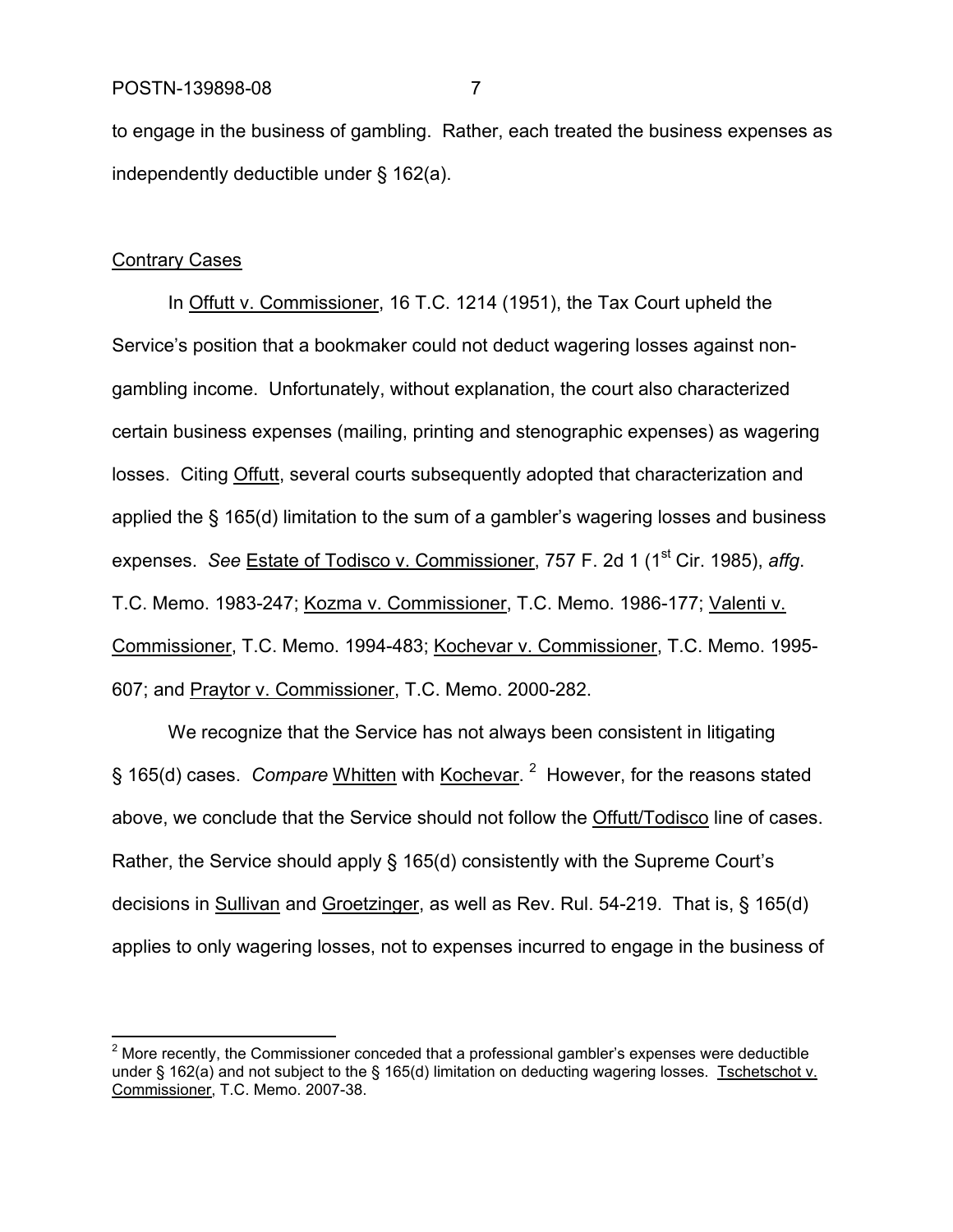wagering or gambling. Expenses incurred to engage in the trade or business of

gambling are deductible to the extent allowed under § 162(a).

### **Examples**

The following formula applies in the examples below.

# *Schedule C*

Wagering gains - Wagering losses, as limited by § 165(d) Wagering income - Business expenses Business income or loss  $\rightarrow$  **Form 1040** 

> Business income or loss (Form 1040, line 12) + Additional income (Form 1040, lines 7-21) Total Income (Form 1040, line 22)

*Situation 1.* A is a professional gambler engaged in the trade or business of playing poker. Gambling is A's sole occupation; A is not employed and has no other income. Throughout the year, A traveled to various casinos and other venues where gambling is legal to participate in poker tournaments. At the end of the year, A had total wagering gains of \$100,000, total wagering losses of \$75,000, and incurred \$15,000 in business expenses for transportation, meals and lodging.

A must report the \$100,000 of wagering gains as gross receipts. Under § 165(d), A may subtract \$75,000 of wagering losses from the \$100,000 of gross receipts, resulting in \$25,000 of wagering income. Under § 162(a)(2), A may then deduct \$15,000 in business expenses from the \$25,000 of wagering income, resulting in \$10,000 of business income.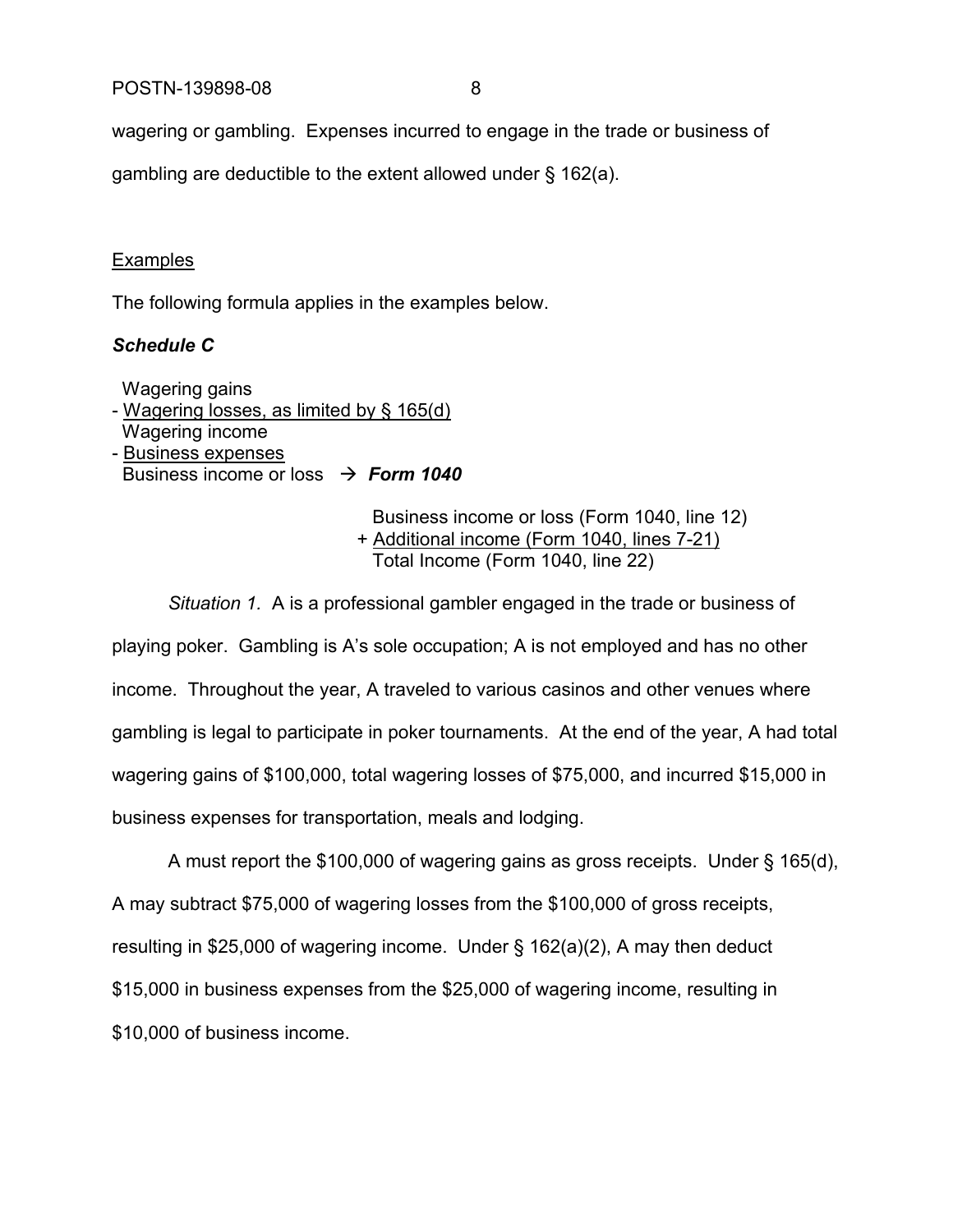*Situation 2.* Assume the same facts as Situation 1, except that B also had \$10,000 of (taxable) investment income. B must report the \$100,000 of wagering gains as gross receipts. Under § 165(d), B may subtract \$75,000 of wagering losses from the \$100,000 of gross receipts, resulting in \$25,000 of wagering income. Under § 162(a)(2), B may then deduct \$15,000 in business expenses from the \$25,000 of wagering income, resulting in \$10,000 of business income. B also must report the \$10,000 of investment income as gross income under § 61. B therefore has \$20,000 of total income (\$10,000 business income + \$10,000 investment income).

*Situation 3*. C is a professional gambler engaged in the trade or business of playing poker. Gambling is C's sole occupation; C is not employed and has no other income. Throughout the year, C traveled to various casinos and other venues where gambling is legal to participate in poker tournaments. At the end of the year, C had total wagering gains of \$75,000, total wagering losses of \$100,000, and incurred \$15,000 in business expenses for transportation, meals and lodging.

C must report the \$75,000 of wagering gains as gross receipts. Under § 165(d), C may deduct wagering losses to the extent of wagering gains. Therefore, C may subtract only \$75,000 of his \$100,000 of wagering losses from gross receipts, completely offsetting his \$75,000 of gross receipts. C may not carry over the excess \$25,000 of (unused) wagering losses to offset wagering gains or other (non-wagering) income in another taxable year. Under § 162(a)(2), C may then deduct the \$15,000 business expense without regard to § 165(d), resulting in a net operating loss of \$15,000. C may carry that \$15,000 net operating loss over or back to another year under § 172(b).